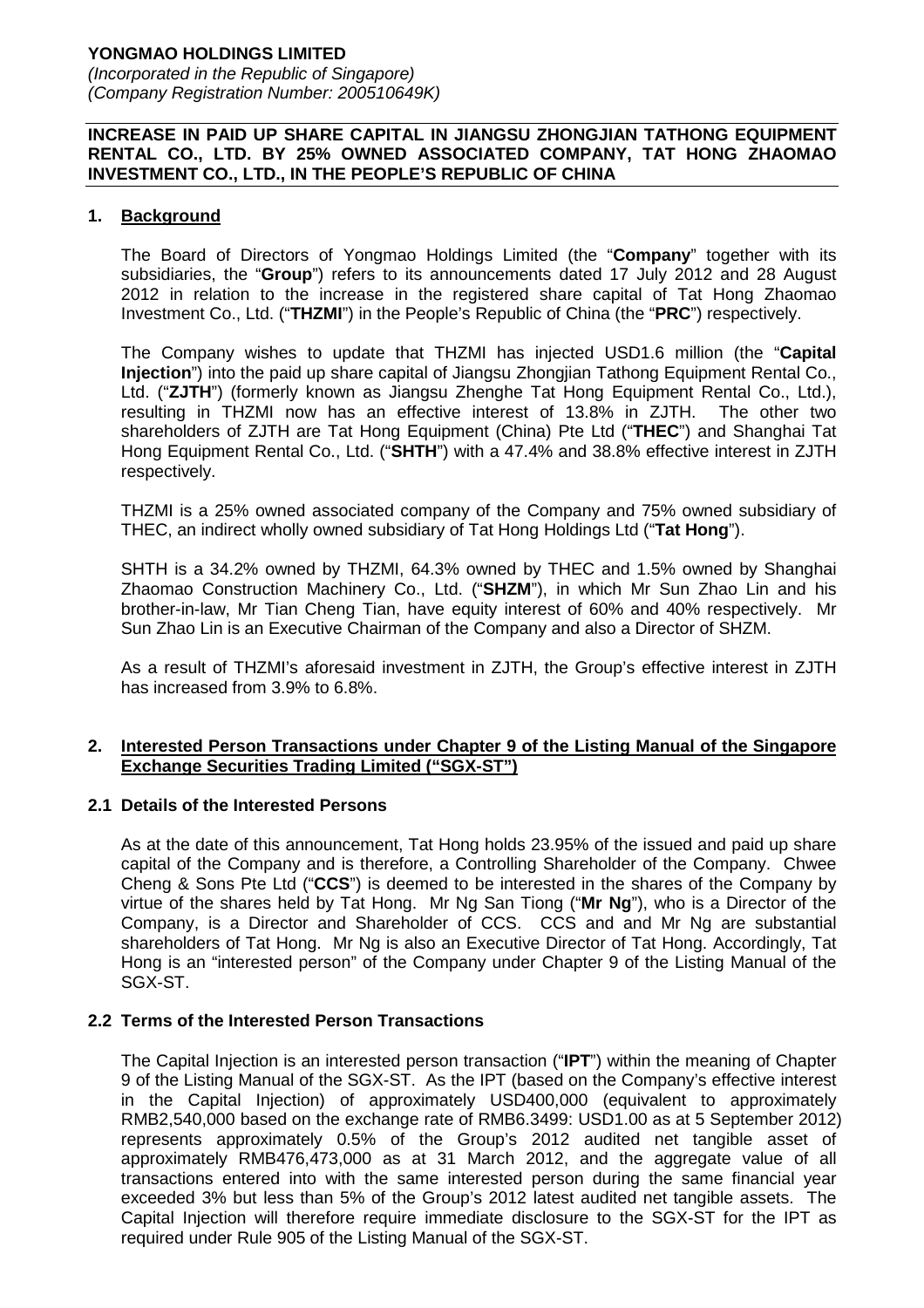### **2.3 Audit Committee Statement**

 The Audit Committee of the Company is of the view that the Capital Injection is on normal commercial terms and are not prejudicial to the interests of the Company and its minority shareholders.

### **2.4 Total Value of Interested Person Transactions**

 The total value of the interested person transactions since 1 April 2012 with Tat Hong, Mr Ng and their associates whose transactions are the subject of the announcement (excluding transactions conducted under the Shareholders' Mandate pursuant to Rule 920 of the Listing Manual of the SGX-ST):

|   | No. Nature of transaction                                                            | <b>Announcement</b><br>Date | Amount<br>(RMB'000) | Aggregate<br>percentage<br>of latest<br>audited NTA<br>(%) |
|---|--------------------------------------------------------------------------------------|-----------------------------|---------------------|------------------------------------------------------------|
|   |                                                                                      |                             |                     |                                                            |
| 1 | Increase in paid up share capital in Shanghai<br>Tat Hong Equipment Rental Co., Ltd. | 24 July 2012                | 1.277               | 0.3                                                        |
| 2 | Disposal of Jiangsu Hengxingmao Financial<br>Leasing Co., Ltd.                       | 30 July 2012                | 16,765              | 3.5                                                        |
| 3 | Capital Injection in ZJTH                                                            | Current                     | 2,540               | 0.5                                                        |
|   | Total                                                                                |                             | 20,582              | 4.3                                                        |

 Total value of the interested person transactions since 1 April 2012 with Tat Hong, Mr Ng and their associates whose transactions are the subject of the announcement (excluding transactions conducted under the Shareholders' Mandate pursuant to Rule 920 of the Listing Manual of the SGX-ST) not required to comply with Rule 906 per Rule 916 of Chapter 9 of the Listing Manual of the SGX-ST:

| <b>Nature of transaction</b>                                                  | Announcement<br>Date                  | Amount<br>(RMB'000) | Aggregate<br>percentage<br>of latest<br>audited NTA<br>(%) |
|-------------------------------------------------------------------------------|---------------------------------------|---------------------|------------------------------------------------------------|
| Increase in paid up share capital in Tat Hong<br>Zhaomao Investment Co., Ltd. | 17 July 2012<br>and 28 August<br>2012 | 7.396               | 1.6                                                        |

 As at 31 August 2012, the total value of all interested person transactions for the financial period from 1 April 2012 to 31 August 2012 is as follow:

|                                                                                                         | <b>Total value of all</b><br>interested person<br>transactions<br>conducted under the<br>Shareholders'<br><b>Mandate pursuant to</b><br><b>Rule 920</b><br>(RMB'000) | Total value of all<br>interested person<br>transactions<br>(RMB'000) |
|---------------------------------------------------------------------------------------------------------|----------------------------------------------------------------------------------------------------------------------------------------------------------------------|----------------------------------------------------------------------|
| Value of interested person transactions for the<br>financial period from 1 April 2012 to 31 August 2012 | 101,763                                                                                                                                                              | 132,809                                                              |